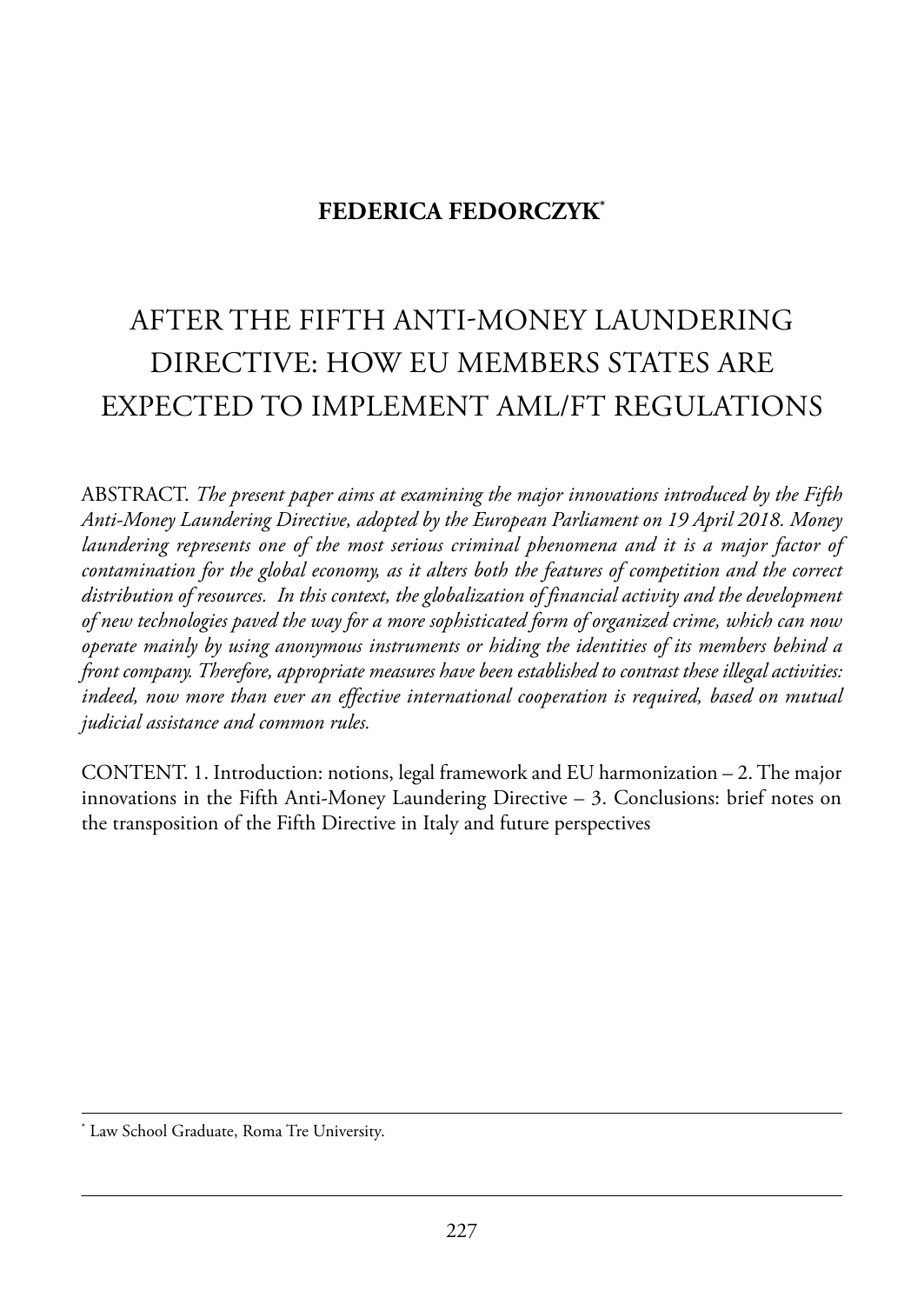#### *1.Introduction: notions, legal framework and EU harmonization*

The overview of the international prevention and contrast regime on laundering shows a complex framework, the result of the regulatory need to answer with proper reactions to the ever-growing evolution of money laundering techniques.<sup>1</sup>

From a macroeconomic perspective, the International Monetary Fund pointed out a wide range of potential consequences of money laundering such as, for example, an increasing mistrust relating to financial institutions, which creates, as a result, a systemic risk for the stability of the financial sector and for monetary development. These phenomena grow in tandem with the ongoing globalization of the economy, which conceals serious and consistent risks even though up to now it has been without doubt essential in order to achieve a positive development in the worldwide economy.<sup>2</sup>

although strictly related, "financial abuse", "financial crime" and "money laundering" outline different concepts.3 while the notion of money laundering is more

According to the Third FATF Recommendations (see *FAFT International Standards on Combating Money Laundering and the Financing of Terrorism & Proliferation*, fatf, paris, france, 2012-2019) «countries should criminalise money laundering on the basis of the Vienna Convention and the palermo Convention. Countries should apply the crime of money laundering to all serious offences, with a view to including the widest range of predicate offences». According to the definition given in the 1988 United Nations Convention against illicit traffic in drugs and psychotropic substances (1988), money laundering is committed in presence of one of the following conducts: «a) the conversion or transfer of property derived from criminal activity for the purpose of concealing or disguising the illicit origin of the property or of assisting any person who is involved in the commission of such activity in evading the legal consequences of his action; b) the concealment or disguise of the true nature, source, location, disposition, movement or rights with respect to, or ownership of, property, knowing that such property is derived from criminal activity or from an active participation in such activity; c) the acquisition, possession or use of property, knowing, at the time of receipt, that such property was derived from criminal activity or from an active participation in such activity».

<sup>2 «</sup>On one hand, it represents an unprecedented opportunity for economic growth and the improvement of the standards of living. it facilitates the diversification of risks and enhances the performance of economies, stimulating a more efficient allocation of resources. On the other hand, if not adequately governed, globalization presents the risk of destabilizing imbalances, growing, distributive iniquities among countries and inside individual countries» as stated by C. santini, *Globalisation and Offshore Dimension – Building Integrity, Confidence and Cooperation*, Report submitted to the *Nineteenth International Symposium on Economic Crime*, Cambridge, 12.09.2001 in *Journal of Money Laundering Control*, Volume V, no. 4, london, 2002.

<sup>3</sup> imf, *Financial System Abuse, Financial Crime and Money Laundering, Background Paper*, february 12, 2001.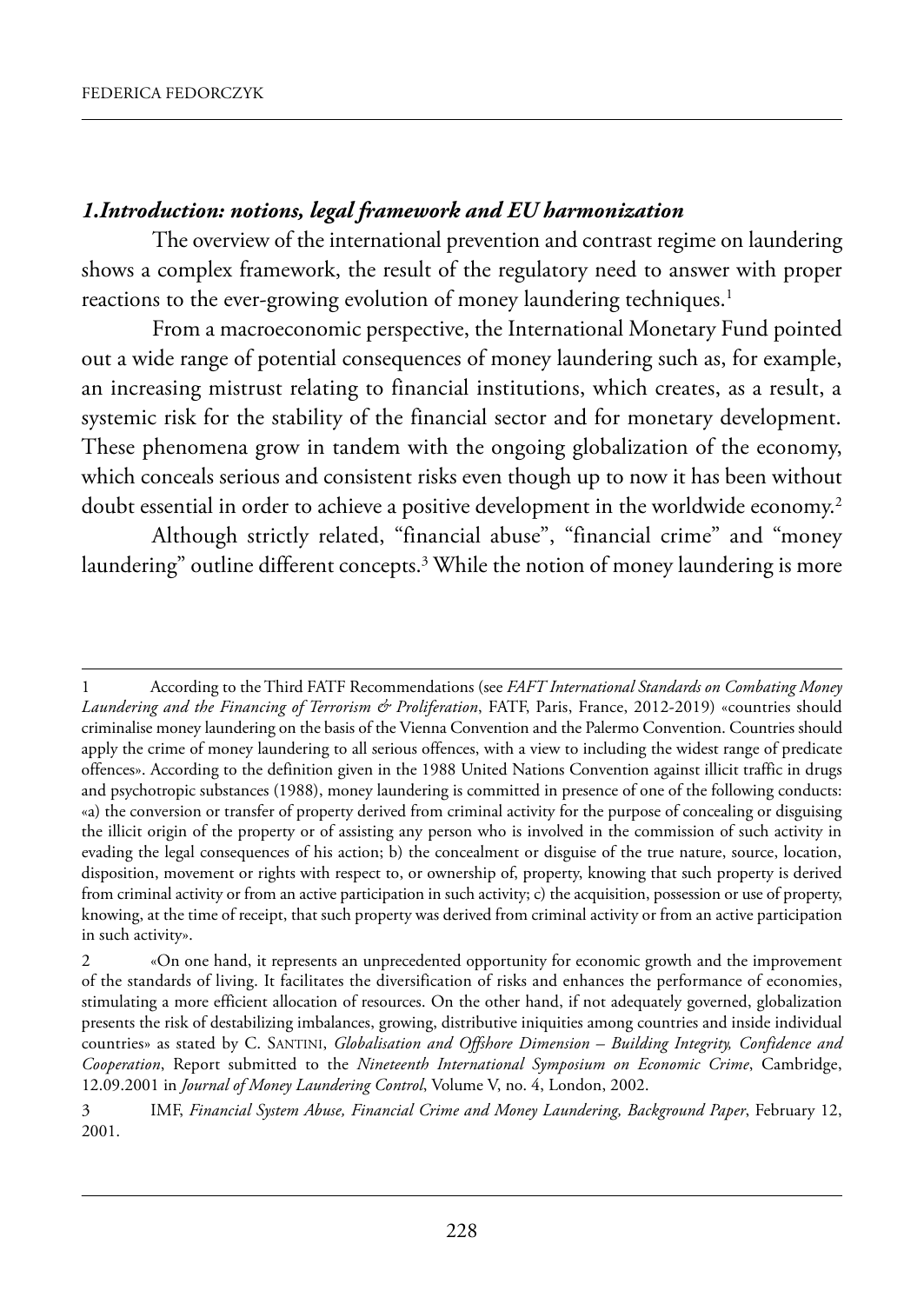consolidated (a second-degree criminal offence based on a predicate offence $^{\rm 4)}$ , the distinction between the first two is still uncertain. from a non-technical perspective, every breaking of the law can be qualified as an abuse, even if it is not regulated as a felony in the legal framework. instead, in its internationally accepted legal meaning, the notion of financial abuse includes in some cases illegal financial activities potentially damaging for the financial system and in other cases activities exploding taxation's regulation for illegal purpose. Moreover, there is no common definition of financial crime: in a broad sense, it groups together all non-violent crimes (committed intentionality or culpably) that entail financial losses, but it could include also only those crimes committed with the aim of having an economic benefit. however, the term "financial crimes" could be also used whenever a financial institution is involved in the crime: for instance, the financial institution may be the victim of embezzlement or credit card frauds, or, on the other hand, it may sell fraudulent financial products or it may be used to keep or transfer the proceed of crimes (as it happens indeed with money laundering).

Notably, money laundering is becoming increasingly more complex, owing to the number and variety of the possible transactions in the modern economy. furthermore, it involves not only traditional financial institutions located in different jurisdictions, but also financial intermediaries that are usually not connected with the banking sector, such as check cashing services, brokers or insurers.

One of the principal problems is that money laundering defies the rules governing monetary phenomena but at the same time it makes use not only of cash, but also of other kinds of financial instruments. In this context, globalization became a vehicle for economic crime: the speed and lower costs of electronic financial transactions, along with the removal of the barriers to the freedom of capital flows, facilitated criminal activities. internet enables intermediaries to reach an unlimited number of users in short time and at very low cost. Moreover, jurisdictions characterized

<sup>4</sup> a predicate offence is the underlying criminal activity which generated the laundered proceeds. an example of a predicate offence can be arms sales, which lead to profits which may then be laundered. the list of predicate offences can vary from country to country, because each country may decide, in accordance with its domestic law, how it will define those offences and the nature of any elements of those offences that make them serious ones.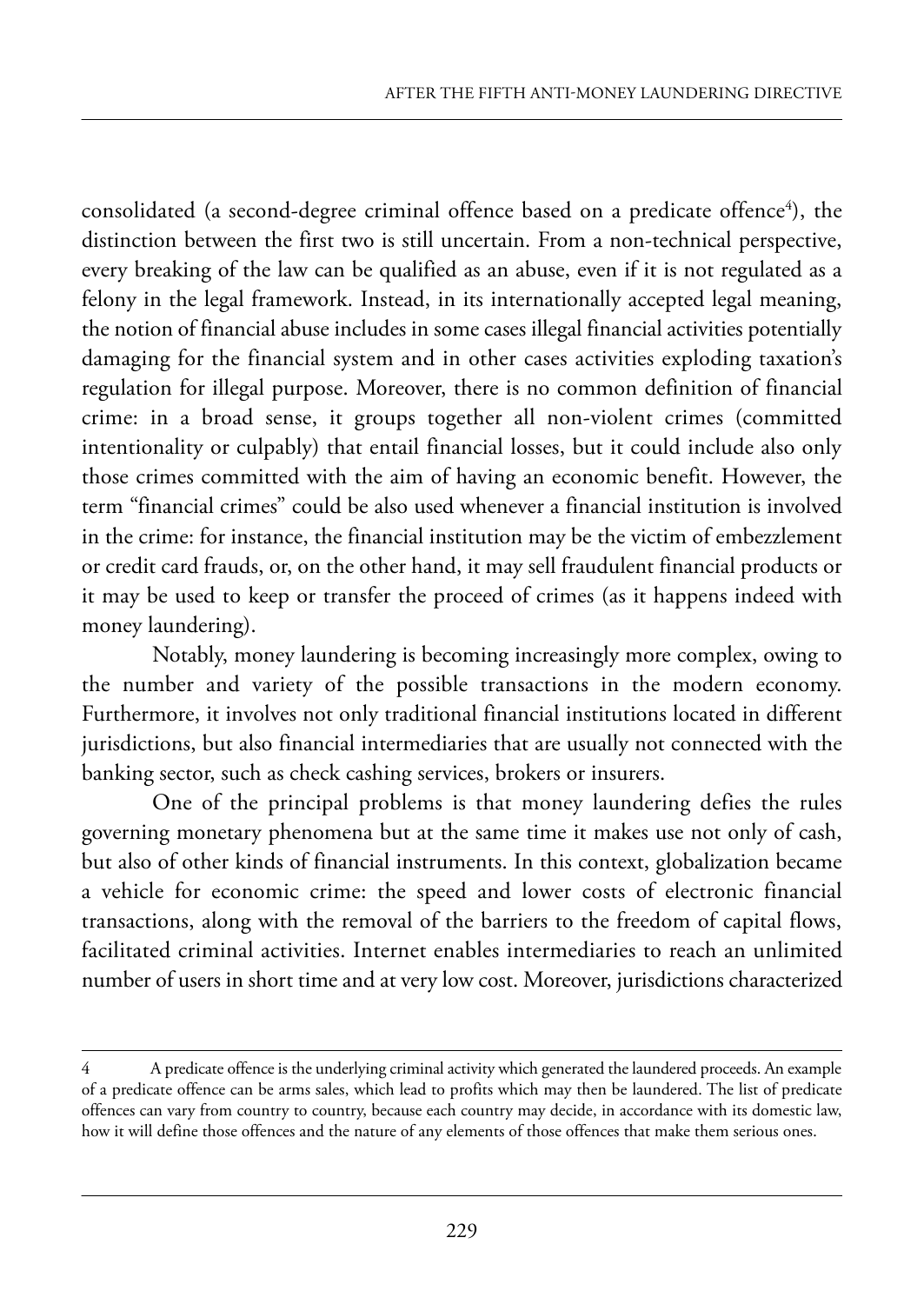by a weak regulation of financial system allow the proliferation of distorting economic activities, with a consequent damage of essential market requirements such as transparency, functionality, efficiency and security.<sup>5</sup> Frequently, laundering takes advantage of the diversity of national regulations, which provide different kinds of controls and sanctions, possibly causing the so-called regulatory arbitrage.<sup>6</sup>

In order to contrast these illegal phenomena, a common institutional grid has been built. Its purpose is the prevention and the fight against financial crime and money laundering, both on the investigative and legal fronts.<sup>7</sup> Initiatives in this field have developed on both national and international level, ranging from criminal and administrative law to Community standardisation (from the first Directive of 1991 to the last one of 20 may 2018) and giving a key role to the cooperation between countries and their institutions. prevention and prosecution have been identified as the main targets: the former can be achieved with specific administrative and financial tools which may detect suspicious conduct; the latter with the unique criminalization of money laundering and its predicate offences.<sup>8</sup>

Nowadays, the main actors involved in this context are the FATF (Financial

<sup>5</sup> market's imperfections and shortcomings provide the main theoretical justification for the intervention of the state in the economic system: a market that doesn't utilize correctly its resources should be helped by the State, which then has to employ economic institutional prerogatives with regulation functions. On this topic, G.J. STIGLER, *The Economics of Information*, *Journal of Political Economy*, 69, 1961, pp. 213-225 and J.E. STIEGLITZ, *Markets, Market Failures and Development*, *The American Economic Review* Vol. 79, no. 2, papers and proceedings of the Hundred and First Annual Meeting of the American Economic Association, 1989, pp. 197-203.

<sup>6</sup> regulatory arbitrage has been defined as *those financial transactions designed specifically to reduce costs or* capture profit opportunities created by different regulations or laws. – Frank Partnoy, Financial Derivatives and the Costs of Regulatory Arbitrage, 22 J. CORP. L., 22, 1997, p. 211 at 227.

<sup>7</sup> On the development of international regulations, see AA.VV. (edited by M. Condemi-F. De Pasquale), *Lineamenti della disciplina internazionale di prevenzione e contrasto del riciclaggio e del finanziamento del terrorismo*, Quaderni di Ricerca Giuridica della Consulenza Legale della Banca d'Italia, Roma, febbraio 2008.

<sup>«</sup>Each country should take such measures as may be necessary, including legislative ones, to enable it to criminalize money laundering as set forth in the Vienna Convention. Each country should extend the offence of drug money laundering to the one based on serious offences. Each country would determine which serious crimes would be designated as money laundering predicate offences» - see FATF Recommendation no.3, FATF (2012-2019), International Standards on Combating Money Laundering and the Financing of Terrorism & Proliferation, FATF, Paris, France.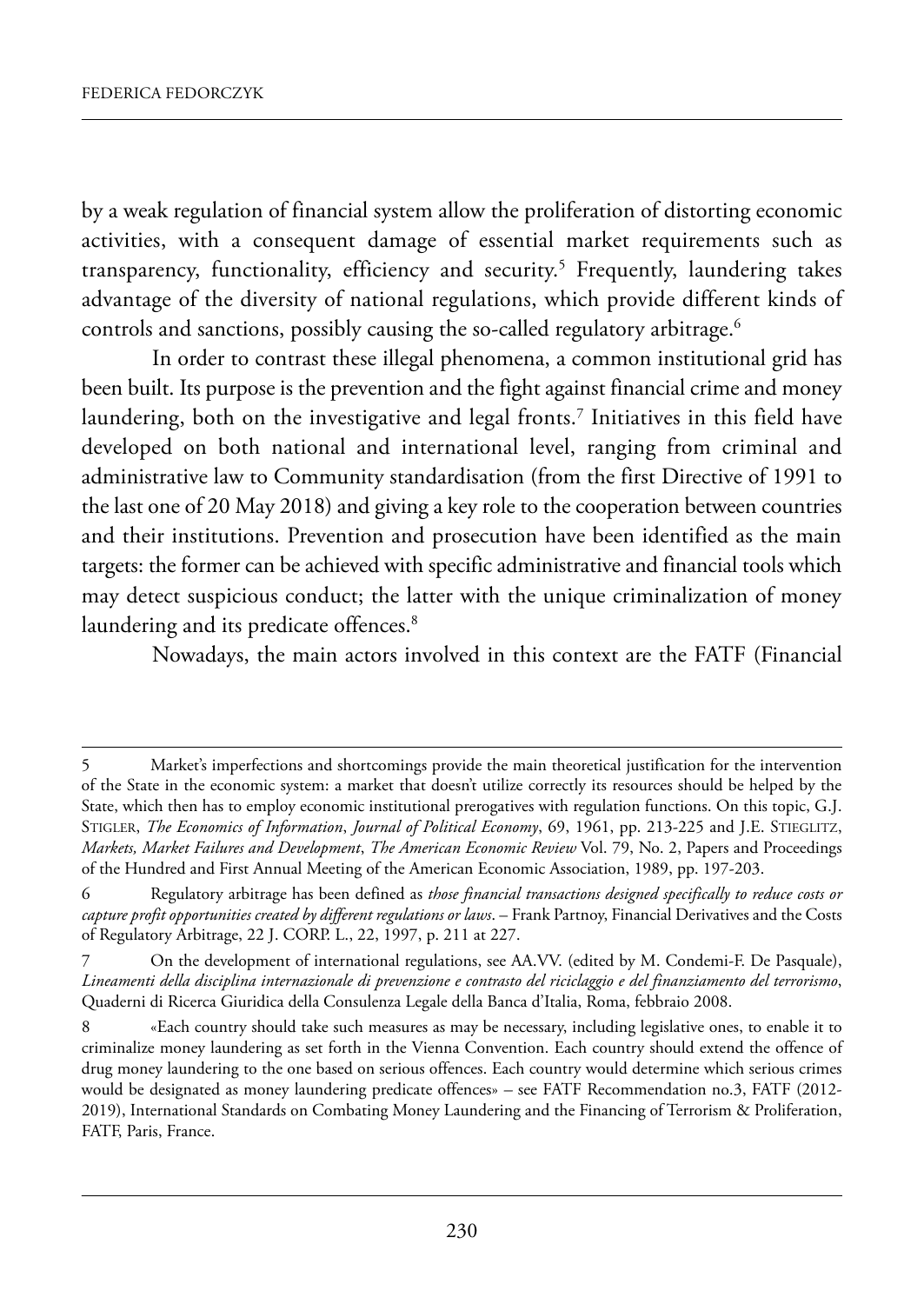Action Task Force), $9$  the IMF (International Monetary Fund) and the European Community, which operates mainly through its Directives. Additionally, the United Nations with International Agreements, the Council of Europe, and the Egmont Group,<sup>10</sup> through the activity of the FIUs (Financial Intelligence Units)<sup>11</sup>.

At international level, the FATF has significantly contributed to build an antimoney laundering model, providing Recommendations to create a body of guidelines and effective tools to contrast financial crimes.<sup>12</sup> Even though the Recommendations are not binding, FATF countries could spontaneously incorporate them into their domestic regulations, because they set out measures conceived as a series of simple standards of universal application.<sup>13</sup> All the Recommendations relate to the identification of customers, the recording of transactions, the conservation of any related documents and the establishment of suitable internal procedures to detect any anomalous or unusual operation.

Such measures have been reproduced by the European Union Directives, which

12 The FAFT Recommendations have been revised over the years.

<sup>9</sup> in July 1989, the paris summit of the heads of state and Government of the Group of seven (united states, Japan, Germany, france, Great Britain, italy and Canada), as part of a series of measures to contrast drug trafficking, decided to set up the Financial Action Task Force (FATF), also known as GAFI (*Group d'Action Financière Internationale*). At first, the FATF comprised experts from the administration of G7 countries, however it was joined from the beginning by representatives of eight additional countries interested in contrasting drugs and money laundering (Australia, Austria, Belgium, Luxembourg, the Netherlands, Spain, Sweden and Switzerland) and the Commission of the european Communities. its membership was subsequently extended to include countries of the OECD area, as well as the Gulf Cooperation Council. Nowadays, FATF counts 38 members.

<sup>10</sup> The awareness of the transnational dimension of the "dirty" money circuits has given rise to a variety of international initiatives to contrast the laundering of illegal capital and these initiatives could be referred to two types of intervention. the first one relates to forms of cooperation that entail the adoption of binding agreements of international law (for instance, *The Convention on Laundering, Search, Seizure and Confiscation of the Proceeds from Crime* – Strasbourg, 8.XI.1990), while the second is linked to the initiatives of super national organizations specialized in the fight against money laundering (such as the Egmont Group, which is an informal international organization that groups together all the Financial Intelligence Units (FIUs).

<sup>11</sup> Nearly all national legislations impose on credit and financial institutions (and on those who carry out activities that entail a money laundering risk) the obligation to report suspicious transactions to a central organization that is entrusted to receive, analyse and investigate the information disclosed in the reports. these organisations are the Financial Intelligence Units (FIUs).

<sup>13</sup> FAFT identified general principles that would allow Member State flexibility, because different countries have different legal systems and different regulations.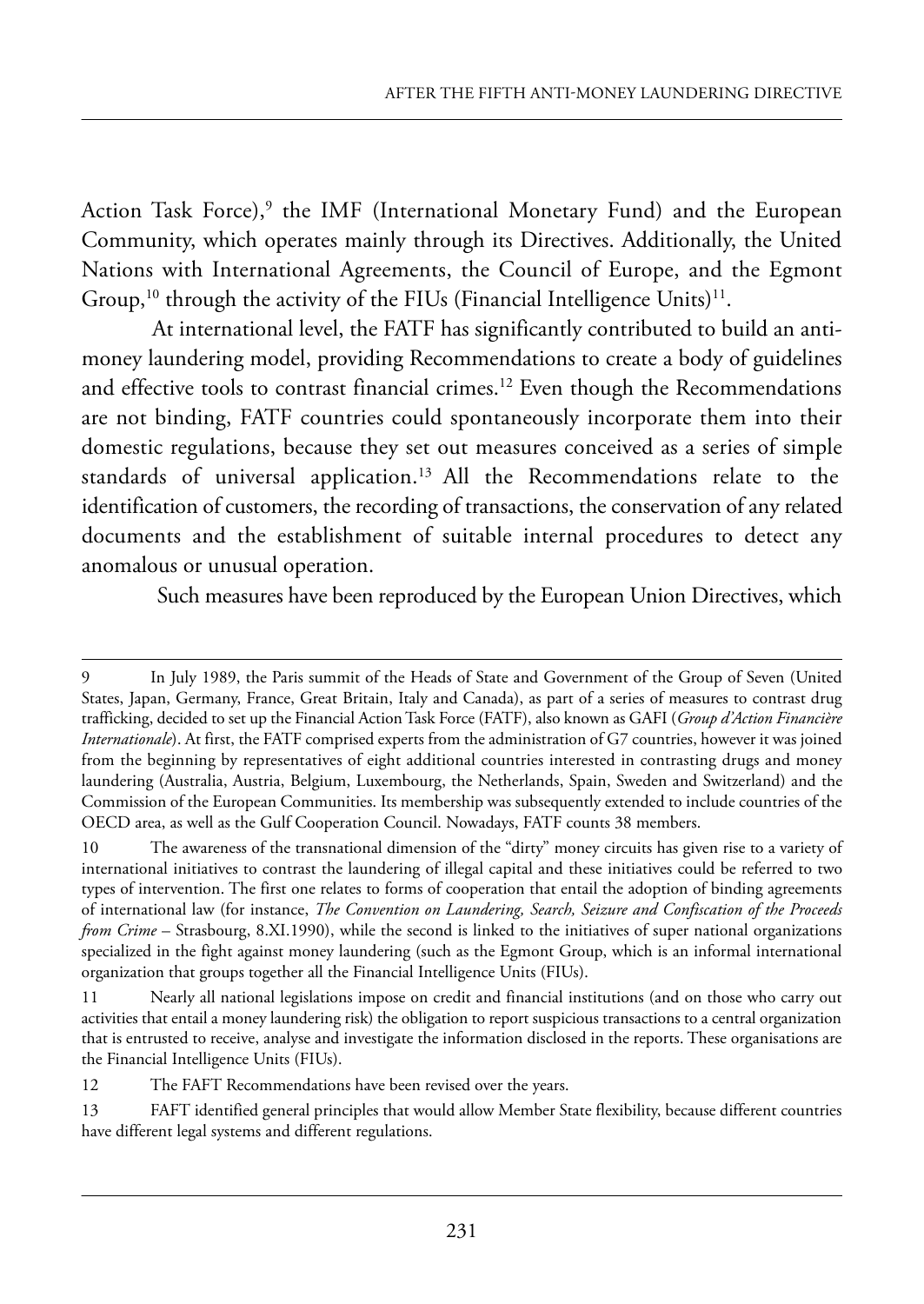constantly amend its provisions in order to adequate and update the tools against money laundering and terrorist financing.<sup>14</sup> The first anti-money laundering Directive was adopted in 1990 in order to prevent the misuse of the financial system for the purpose of money laundering. It provides that obliged subjects<sup>15</sup> should apply customer due diligence (CDD) when entering into a business relationship: they should identify and verify the identities of clients, monitor and report suspicious transactions.

The Third Directive (2005/60/CE) emphasized customer due diligence procedures and record keeping based on the new "risk-based approach".<sup>16</sup> Furthermore, in order to effectively contrast money laundering and terrorism financing, each Member State shall establish a Financial Intelligence Unit (FIUs).

They have a key position between the private sector and competent authorities, because they monitor the work of economic operators to detect transactions suspected of links to money laundering and terrorist financing. In other words, a FIU is the central national authority competent for receiving any disclosures concerning illicit flows of capital, with the aim of avoiding fragmentation and making more effective the investigation and the prosecution of any financial crime.<sup>17</sup> Indeed, the purpose of the FIUs is to collect and analyse the information which they receive with the aim of

<sup>14</sup> The Fourth Directive replaced previous Directives 1991/308/CE, 2001/97/CE, 2005/60/CE, while the Fifth Directive emended the Fourth Directive (849/2015/CE).

<sup>15</sup> The obliged entities are those who are subjected to the Directive's provisions: credit institutions, financial institutions (which includes money service businesses), the following natural or legal persons when carrying out their professional activities: auditors, external accountants and tax advisors, notaries and other independent legal professionals that act on behalf of and for their clients in any financial or real estate transaction, or by assisting in the planning or carrying out of transactions for their clients, trust or company service providers.

<sup>16</sup> according to the risk-based approach, the extent and the impact of due diligence shall be calibrated according to the risk of money laundering (ML) and financing of terrorism (TF) associated with the individual client. The nature and extent of any assessment of ML/TF risks should be appropriate to the type of business, nature of clients and size of operations. this is usually performed as part of the overall client and engagement acceptance processes. the accountants should document these assessments and keep them up to date. in addition, they should have appropriate mechanisms to provide risk assessment information to competent authorities and supervisors. ml/tf risks can be organised into three categories: (a) country/geographic risk, (b) client risk and (c) transaction/service and associated delivery channel risk. see *Guidance For A Risk-Based Approach For The Accounting Profession*, FATF Report, 2019, p. 22.

<sup>17</sup> see e. Cassese-p. CostanZo, *La terza Direttiva comunitaria in materia di antiriciclaggio e antiterrorismo*, *Giornale di diritto amministrativo*, 2006, no. 1, p. 5.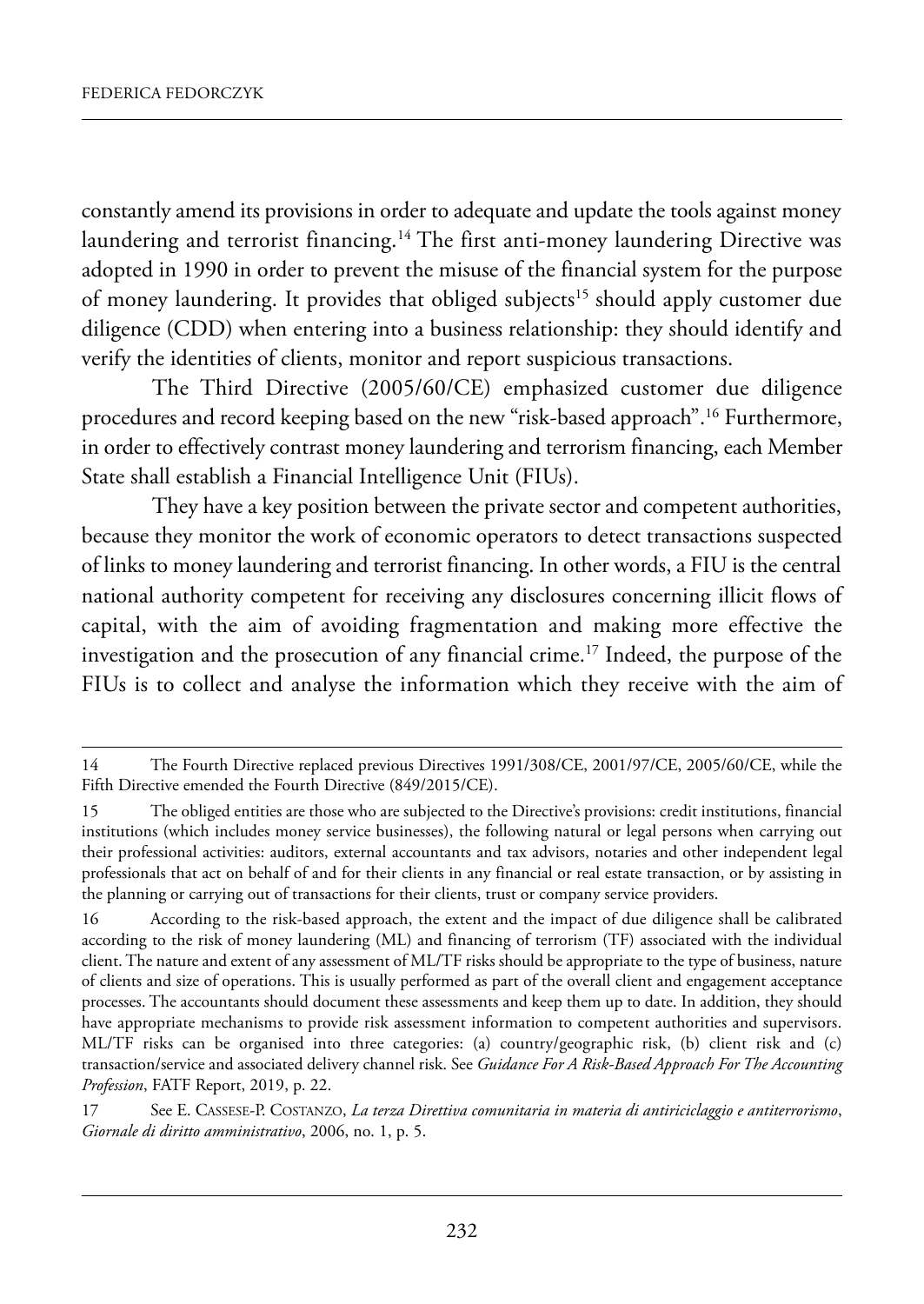establishing links between suspicious transactions and underlying criminal activity in order to prevent and contrast money laundering and terrorist financing. Moreover, FIUs should disclose the results of their analysis and any other relevant information to the national competent authorities and to other FIUs, in order to ensure a full cooperation.

By 2015 the EU adopted a modernised regulatory framework (the Fourth Anti-Money Laundering Directive) inspired by the 2012 Recommendations of the FATF.<sup>18</sup> The need for another Directive came from the fact that the Third Directive was interpreted and applied differently by state members, with serious risk of unfair competition for the market. Therefore, in order to avoid fragmentation, the Fourth Directive provided specific measures of cooperation and elaboration of common guidelines and best practices, emphasizing the key role of FIUs and their information flows. In this context, for instance, FIUs could not deny providing information to other FIUs, in order to guarantee an effective collaboration beyond the national borders. Moreover, great improvements have been made also in the field of transparency and disclosure, given that all the information about the effective ownership of corporate assets shall be stored in a Central Archive and shall be made available to the national competent authorities and intermediaries responsible of due diligence. Those subjects then need to: 1) identify and verify the identity of their customers and of their beneficial owners and to monitor the transactions of and the business relationship with the customers; 2) report suspicions of money laundering or terrorist financing to the public authorities (usually, the FIUs); 3) take supporting measures, such as ensuring the proper training of personnel and the establishment of appropriate internal preventive policies and procedures.19

#### *2. The major innovations in the Fifth Anti-Money Laundering Directive*

The Fifth Anti-Money Laundering Directive, which amends the Fourth Anti-Money Laundering Directive, was published in the Official Journal of the European Union on 19 June 2018. The amendments to the Fourth Directive aim at ensuring

<sup>18</sup> As it results from MEMO/12/246.

<sup>19</sup> European Commission report on the application of the Third Anti-Money Laundering Directive - 11 April 2012.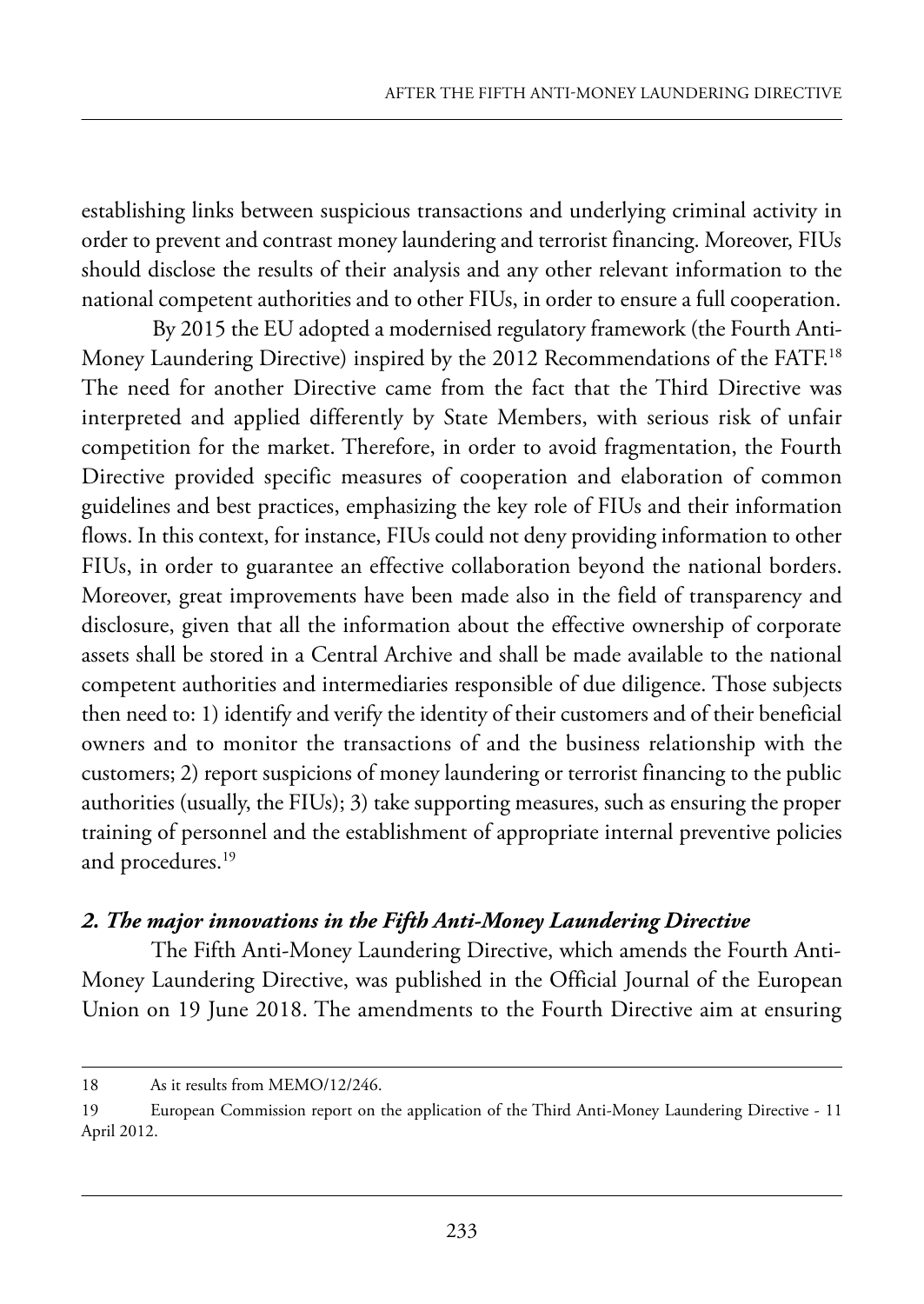more transparency, helping competent authorities to effectively detect criminal and terrorist financing flows. As it results from the *Proposal for a directive of the European Parliament and of the Council amending Directive (EU) 2015/849 on the prevention of the use of the financial system for the purposes of money laundering or terrorist financing* and amending Directive 2009/101/EC (Strasbourg, 5.7.2016) the amendments should: «(a) ensure more legal certainty for obliged entities as regards the enhanced customer due diligence measures which need to be applied in relation to high-risk third countries; (b) improve the detection of suspicious virtual currency transactions; (c) reduce the misuse of anonymous prepaid instruments; (d) improve FIUs' access to, and exchange of, information held by obliged entities; (e) ensure swift access to relevant information on the identity of holders of bank and payment accounts to prevent and detect transactions linked to money laundering and terrorist financing; (f) enhance transparency of beneficial ownership of corporate and legal arrangements».

The modern digital market implies the need to redefine the areas of traceability of financial flows that can, due to their opacity, hide laundering phenomena.<sup>20</sup> In this context, after the terrorist attacks of 2015-2016 and the publication of the panama Papers,<sup>21</sup> the field of application of the Directive was extended in order to cover new phenomena not previously considered. The emergency imposed tight transposition deadlines, with the prescription for Member States to transpose the Directive by 10

<sup>20</sup> As indicated in the second recital of Directive 2018/843/CEE, «recent terrorist attacks have brought to light emerging new trends, in particular regarding the way terrorist groups finance and conduct their operations. Certain modern technology services are becoming increasingly popular as alternative financial systems, whereas they remain outside the scope of Union law or benefit from exemptions from legal requirements, which might no longer be justified. in order to keep pace with evolving trends, further measures should be taken to ensure the increased transparency of financial transactions, of corporate and other legal entities, as well as of trusts and legal arrangements having a structure or functions similar to trusts ('similar legal arrangements'), with a view to improving the existing preventive framework and to more effectively countering terrorist financing. it is important to note that the measures taken should be proportionate to the risks».

<sup>21</sup> in august 2015, a digitised file with more than eleven million documents from the archives of the panamanian law firm *Mossack-Fonseca* about secret information on 214,000 offshore companies used as cover for illegal activities was delivered to the newspaper *German Süddeutsche Zeitung* and the *International Consortium of Investigative Journalists (ICIJ)*. see n. mainieri, *Quinta direttiva europea antiriciclaggio: il decreto di recepimento 125/2019 entra in vigore*, in *Rivista di diritto bancario*, novembre 2019, p. 2 *et seq*.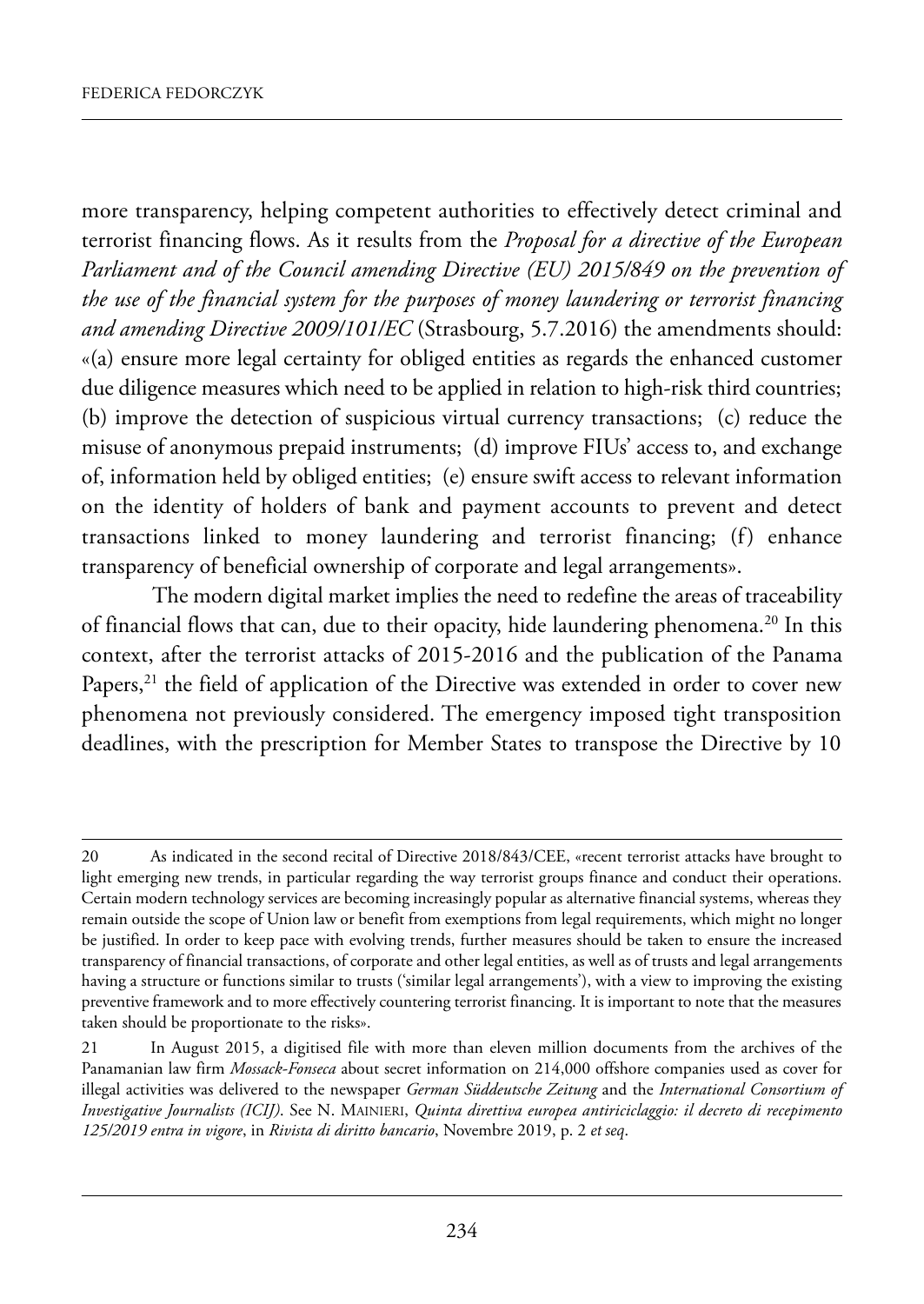January 2020. The new rules cover four main areas: virtual currencies, $22$  register of beneficial owners, enhanced due diligence and FIUs' role.

The Directive considers the anonymity of virtual currencies particularly risky because they can easily be used by terrorist groups and other national criminal organisations. Therefore, the new rules apply to all entities providing services related to the holding, storing and transferring of virtual currencies, as well as to persons providing services comparable to those provided by auditors, external accountants and tax advisors (already subject to the Fourth Anti-Money Laundering Directive). These new actors – which include: a) all the providers engaged in exchange services between virtual currencies and fiat currencies; b) the custodian wallet providers;<sup>23</sup> c) persons trading or acting as intermediaries in the trade of works of art, including when this is carried out by art galleries and auction houses, where the value of the transaction or a series of linked transactions amounts to  $\epsilon$ 10,000 or more; d) persons storing, trading or acting as intermediaries in the trade of works of art when this is carried out by free ports, where the value of the transaction or a series of linked transactions amounts to  $\epsilon$  10,000 or more – will now have to identify their customers and report any suspicious activity to the FIUs. In response to the increasing use of virtual assets for money laundering and terrorist financing, also the FATF updated its *Guidance for a risk-based approach to virtual asset service providers* in June 2019, in order to reach a more level playing field across the virtual asset ecosystem.

Likewise, in order to contrast the illegal use of other anonymous financial instruments, the Fifth Directive further reduces anonymous prepaid cards' limits and maximum amounts under which obliged entities are allowed not to apply customer due diligence measures provided by Directive 2015/849/CE. Therefore, Member States will now have the possibility to allow the anonymous use of electronic money products only

<sup>22</sup> The expression "virtual currencies" means a digital representation of value that is not issued or guaranteed by a central bank or a public authority, is not necessarily attached to a legally established currency and does not possess a legal status of currency or money, but is accepted by natural or legal persons as a means of exchange and which can be transferred, stored and traded electronically.

<sup>23</sup> Custodian wallet provider means an entity that provides services to safeguard private cryptographic keys on behalf of its customers, to hold, store and transfer virtual currencies.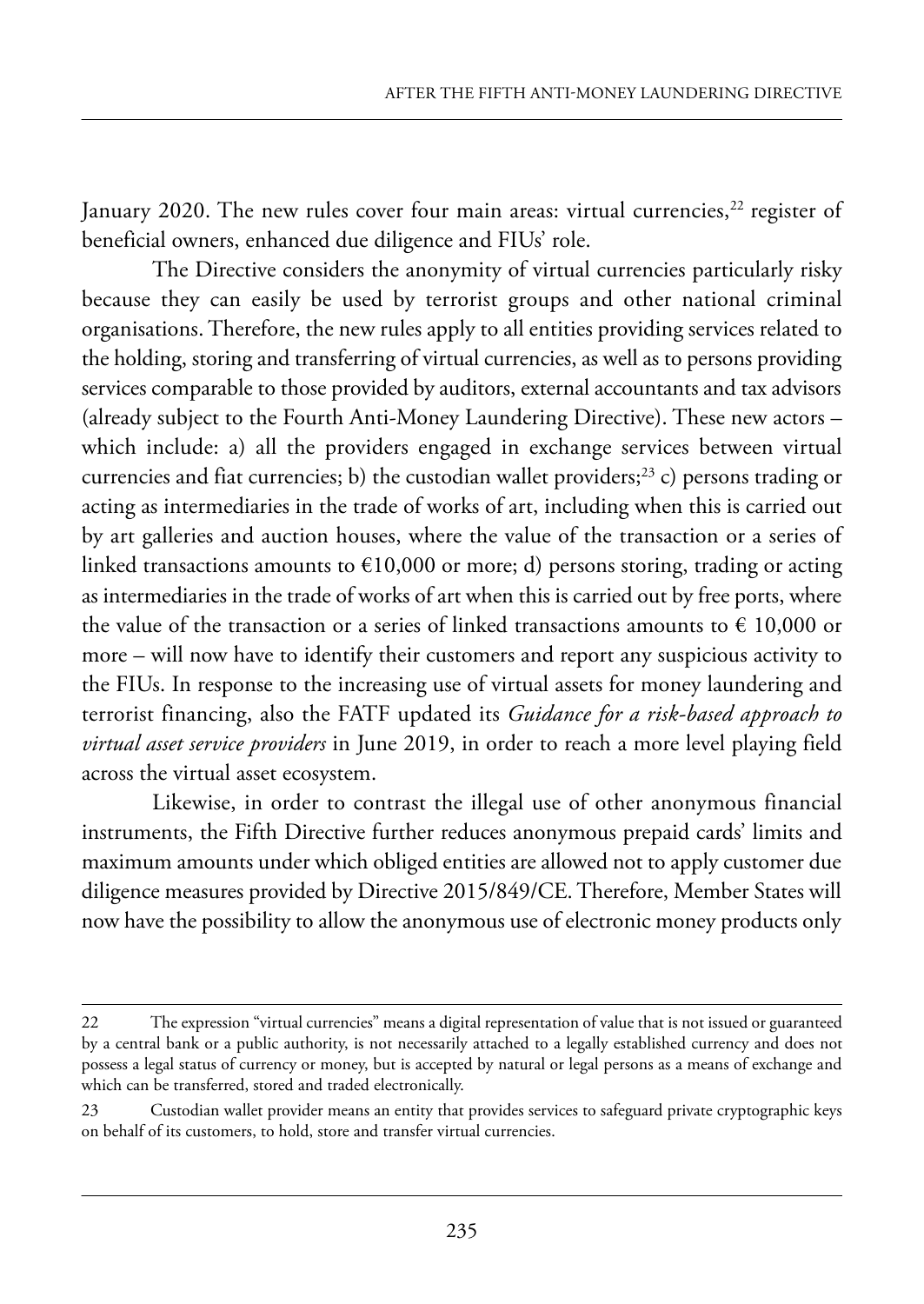in two situations: when customers use their prepaid instruments directly in the shop for a transaction of maximum  $£150.00$  and when customers carry out an online transaction with a prepaid card below  $€50.00$ . In all other circumstances, costumer identification will be compulsory. In addition, Member States may decide not to accept on their territory payments carried out with anonymous prepaid cards.

The second area of innovations concerns the register of beneficial owners.<sup>24</sup> There was the need to improve transparency on the real owners of trusts and companies, by establishing a centralised automated mechanism (such as central registries or central electronic data retrieval systems) in every Member State, in order to get access to information on the identity of bank holders and their beneficial owners. in this regard, Member States are currently required to ensure that corporate and other legal entities incorporated within their territory obtain and hold accurate and current information on their beneficial ownership.<sup>25</sup> While the Fourth Directive allowed access to the information contained in the Registers to each natural and legal person who was able to demonstrate a legitimate interest, with the Fifth Directive the beneficial ownership Registers for legal entities is totally public and can be accessed by following the established procedure. Therefore, access is no longer limited to persons who can demonstrate legitimate interests. In addition, similar disclosure requirements also apply to Trusts: indeed, the access to the data of the beneficial owner of trusts will be granted without restrictions to competent authorities and FIUs, while it will be subordinated to the existence of a legitimate interest for individuals. The national Registers on beneficial ownership information will be interconnected to promote cooperation and exchange of information between Member states, who should constantly verify beneficial ownership's information collected to help improve the reliability of these registers.

Another major area of amendment regards due diligence for high-risk countries,

<sup>24</sup> Beneficial ownership refers to anyone who enjoys the benefits of ownership a company and control it, without being on the record as being the owner. Usually, a beneficial owner is an individual which owns or controls more than 25% of company's share or voting rights, or otherwise who exercise control over the company or its management. where such an interest is held through a trust, the trustee or anyone who controls the trust will be registered as the beneficial owner.

<sup>25</sup> As stated in the  $25<sup>th</sup>$  recital of the Directive 2018/843/CE.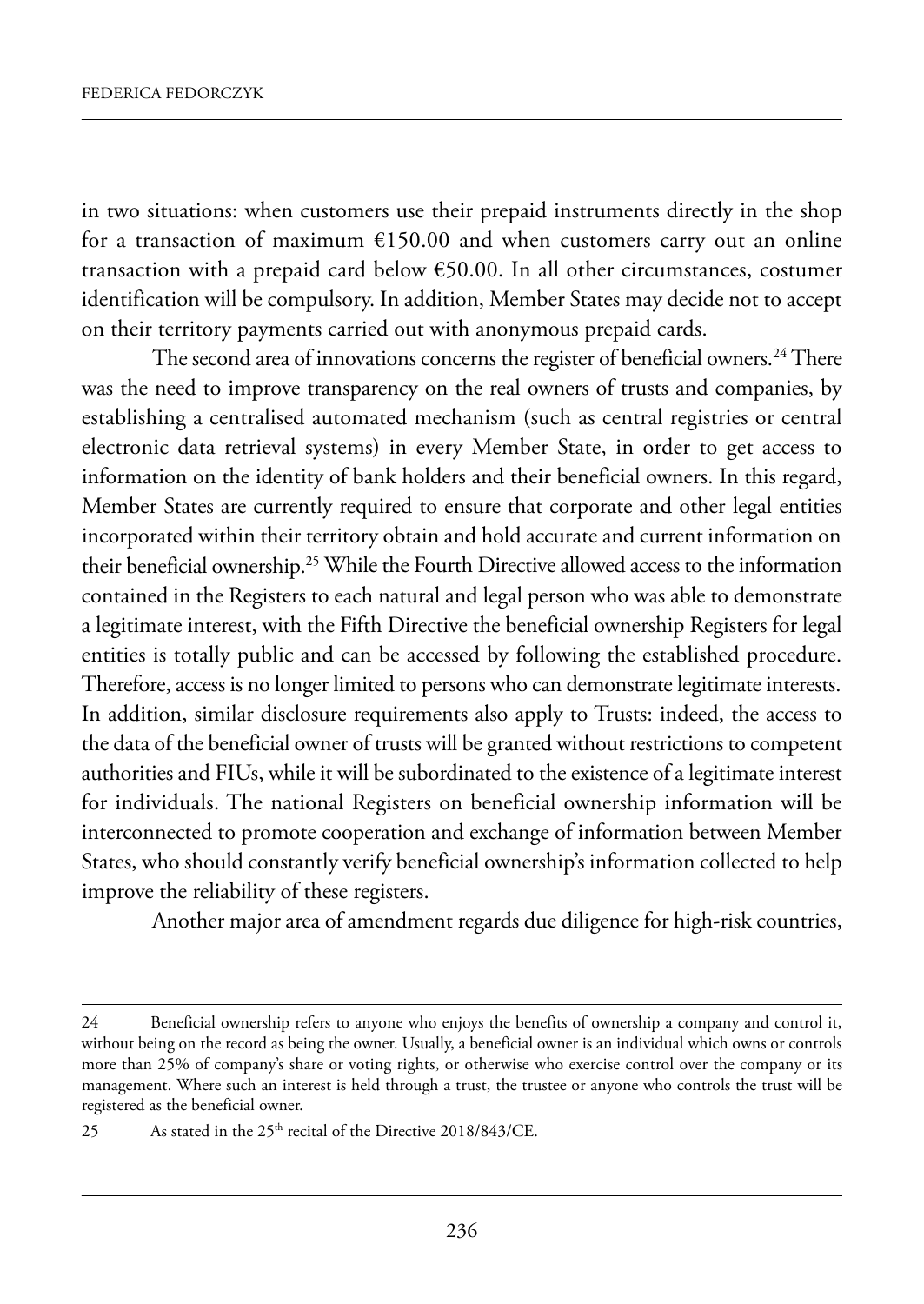where the anti-money laundering regulations present significant weaknesses.<sup>26</sup> When dealing with these countries in business relationships or transactions, Member States shall require obliged entities to apply «the following enhanced customer due diligence measures:

(a) obtaining additional information on the customer and on the beneficial owner(s);

(b) obtaining additional information on the intended nature of the business relationship;

(c) obtaining information on the source of funds and source of wealth of the customer and of the beneficial owner(s);

(d) obtaining information on the reasons for the intended or performed transactions;

(e) obtaining the approval of senior management for establishing or continuing the business relationship;

(f) conducting enhanced monitoring of the business relationship by increasing the number and timing of controls applied and selecting patterns of transactions that need further examination».27

Furthermore, Member States should require that obliged entities apply

<sup>26</sup> Under the Fourth and Fifth Anti-Money Laundering Directives, the Commission is mandated to carry out an autonomous assessment and identify the high-risk third countries. the list has been established on the basis of an analysis of 54 countries, which meet at least one of the following criteria: a) they have systemic impact on the integrity of the EU financial system; b) they are reviewed by the International Monetary Fund as international offshore financial centres; c) they have economic relevance and strong economic ties with the EU. For each country, the Commission assessed the level of existing threat, the legal framework and the controls put in place to prevent money laundering and terrorist financing risks and their effective implementation. at this regard, the list of the Commission includes those countries with low transparency on beneficial ownership information, no appropriate and dissuasive sanctions or which do not cooperate nor exchange information. the Commission concluded that 23 countries have strategic deficiencies in their anti-money laundering/counter terrorist financing regimes. the 23 jurisdictions are: Afghanistan, American Samoa, The Bahamas, Botswana, Democratic People's Republic of Korea, Ethiopia, Ghana, Guam, Iran, Iraq, Libya, Nigeria, Pakistan, Panama, Puerto Rico, Samoa, Saudi Arabia, Sri Lanka, Syria, Trinidad and Tobago, Tunisia, US Virgin Islands, Yemen.

<sup>27</sup> Amending Article 18 of the Directive 2018/843/CE. In addition, Member States may require obliged entities to ensure, where applicable, that the first payment be carried out through an account in the customer's name with a credit institution subject to customer due diligence standards that are not less robust than the one of the Directive.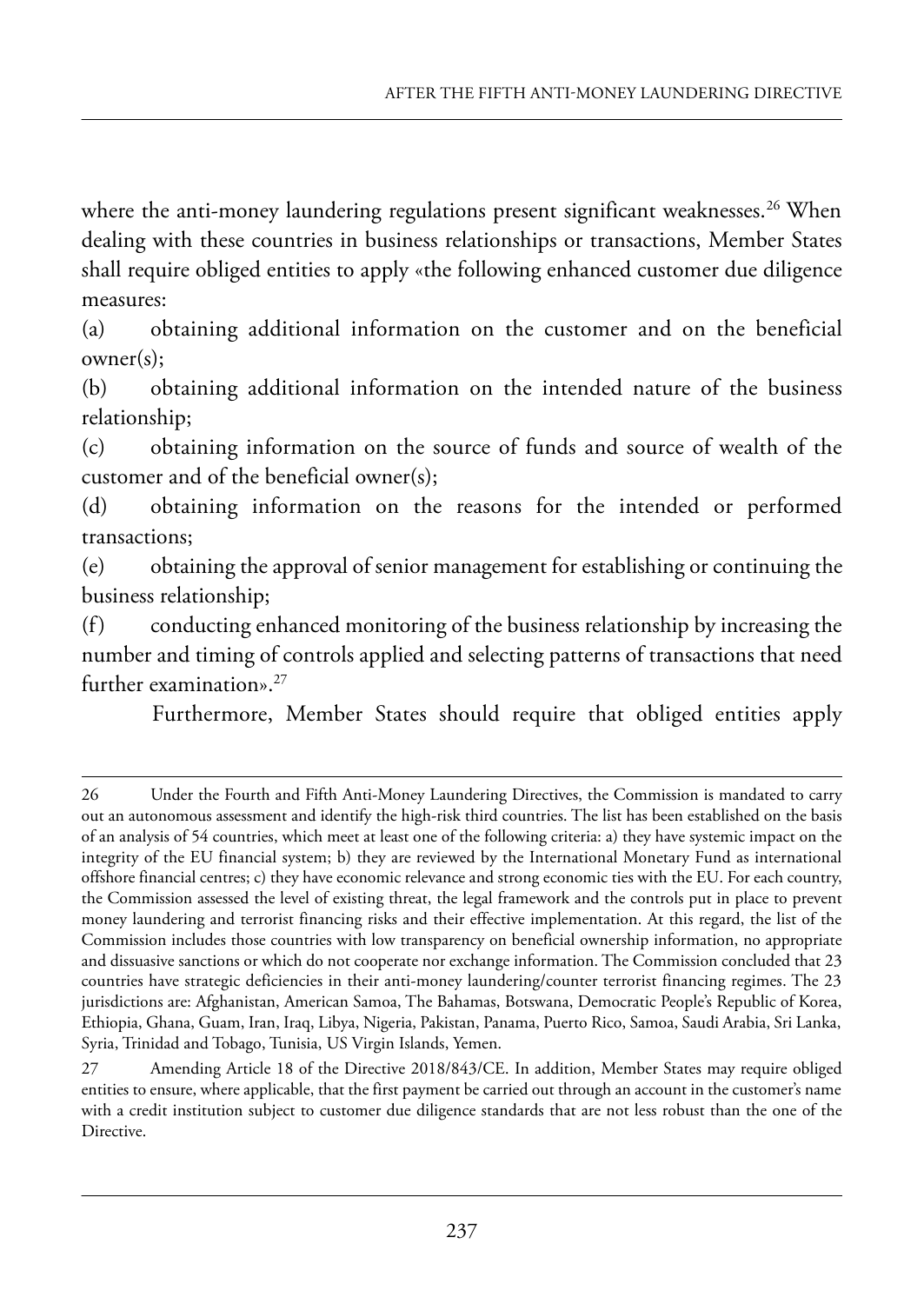additional mitigating measures, complementary to the enhanced customer due diligence measures, in accordance with a risk-based approach.<sup>28</sup> In this regard, the assessment of the individual clients' degree of risk is of outmost relevance and should be carried out considering several elements, such as the clients' conduct and the type of transaction, in order to assign them a specific risk class.

The new Directive also aims at enhancing the role of FIUs, by allowing them to collect all the information available and to exchange them rapidly. Member States authorities and obliged entities should provide Financial Investigation Units unconditional access to all the data in their possession. In this regard, Member States should endeavour to ensure a more efficient and coordinated approach to deal with financial investigations related to terrorism and money laundering. In the exercise of their tasks, FIUs should have access to information and be able to exchange it without impediments, through appropriate cooperation with law enforcement authorities. Information should flow directly and without delays in all cases of suspected criminality and in cases involving the financing of terrorism. Therefore, it is essential to further enhance the effectiveness and efficiency of FIUs, by clarifying their powers of and the cooperation between them.<sup>29</sup> In the Fourth Directive, the power for FIUs to obtain additional information from obliged entities could be activated only by a prior suspicious transaction report sent from the obliged entities. Instead, in the Fifth Directive this power might be triggered also by the FIU's own analysis or by information and report provided by another FIU.<sup>30</sup> In addition, information of a prudential nature relating to credit and financial institutions should be exchanged between competent authorities supervising credit and financial institutions and prudential supervisors should not be obstructed by legal uncertainty, which might arise as a result of the

<sup>28</sup> As stated in the 12<sup>th</sup> recital of the Directive 2018/843/CE. At this regard, those measures shall consist of one or more of the following: «(a) the application of additional elements of enhanced due diligence; (b) the introduction of enhanced relevant reporting mechanisms or systematic reporting of financial transactions; (c) the limitation of business relationships or transactions with natural persons or legal entities from the third countries identified as high risk countries».

<sup>29</sup> As stated in the  $16<sup>th</sup>$  recital of the Directive 2018/843/CE.

<sup>30</sup> Clearly, this does not include indiscriminate requests for information, but only information requests based on sufficiently defined conditions.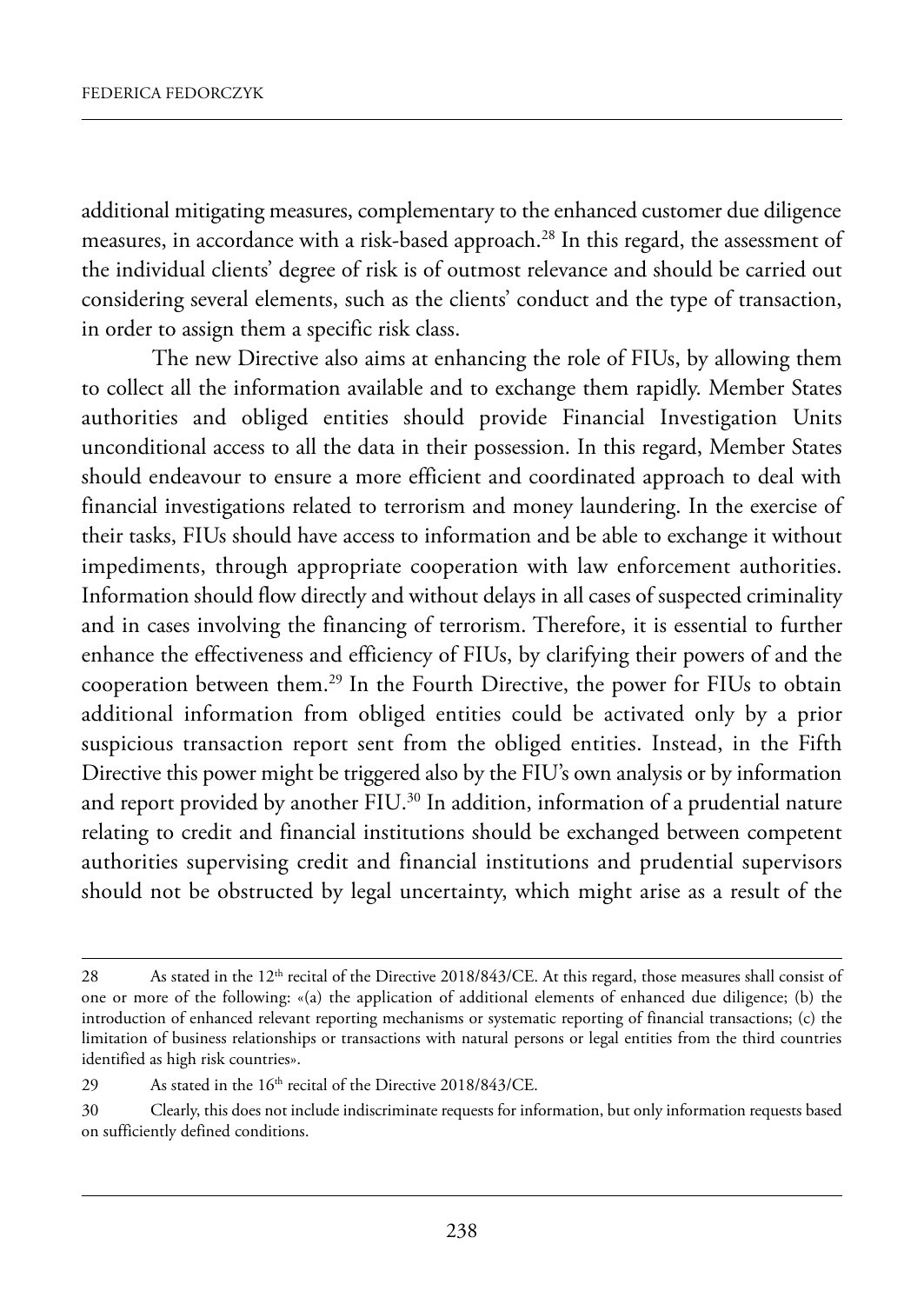absence of explicit provisions in this field.<sup>31</sup>

### *3.Conclusion: brief notes on the transposition of the Fifth Directive in Italy and future perspectives*

It must be remembered that the transposition of the Fourth Directive had already led to an amendment of *D.lgs.*<sup>32</sup> 231/2007, through *D.lgs.* n. 90/2017, which entered into force on 4 July 2017. However, in September 2019, the European Parliament adopted a Resolution on the implementation of anti-money laundering legislation in Europe, highlighting a framework of shortcomings in the application of the relevant provisions. Therefore, the European Commission was called upon to ensure a more transparent process of transposition, with clear and concrete standards.

On 26 October 2019, with *D.lgs.* 125/2019, Italy officially transposed the Fifth Directive. The main purpose of the Decree was to ensure the traceability of suspected financial flows, to strengthen customer due diligence, to enhance national and international cooperation and to introduce stricter sanctions for violating anti-money laundering provisions. With this important step, the Italian legislator adopted a wide reading of the indications contained in the Fifth Directive, not limited to the effective transposition of its provisions, but also addressing and defining better the fourth Directive's provisions. In this respect, the response of Italian anti-money laundering legislation to the constant evolution of such criminal phenomena has always been particularly positive. In its follow-up Report AML/CFT of March 2019 the FATF, after the re-rating process of last february, has assigned to our country a flattering evaluation. Indeed, according to the FATF, Italy continues to make substantial progress in the field of contrasting illicit financial flows.<sup>33</sup> Italy has received the maximum evaluation  $-$ "largely compliant" – on twenty out of the Forty FAFT Recommendations, $34$  including

 $31$  As stated in the 19<sup>th</sup> recital of the Directive 2018/843/CE.

<sup>32</sup> Law Decree.

<sup>33</sup> FATF, Anti-money laundering and counter-terrorist financing measures – "Italy-Follow-up Report& Technical Compliance Re-Rating", March 2019.

<sup>34</sup> The FATF Forty Recommendations have been recognised by the International Monetary Fund and the world Bank as the international standards for combating money laundering and the financing of terrorism.